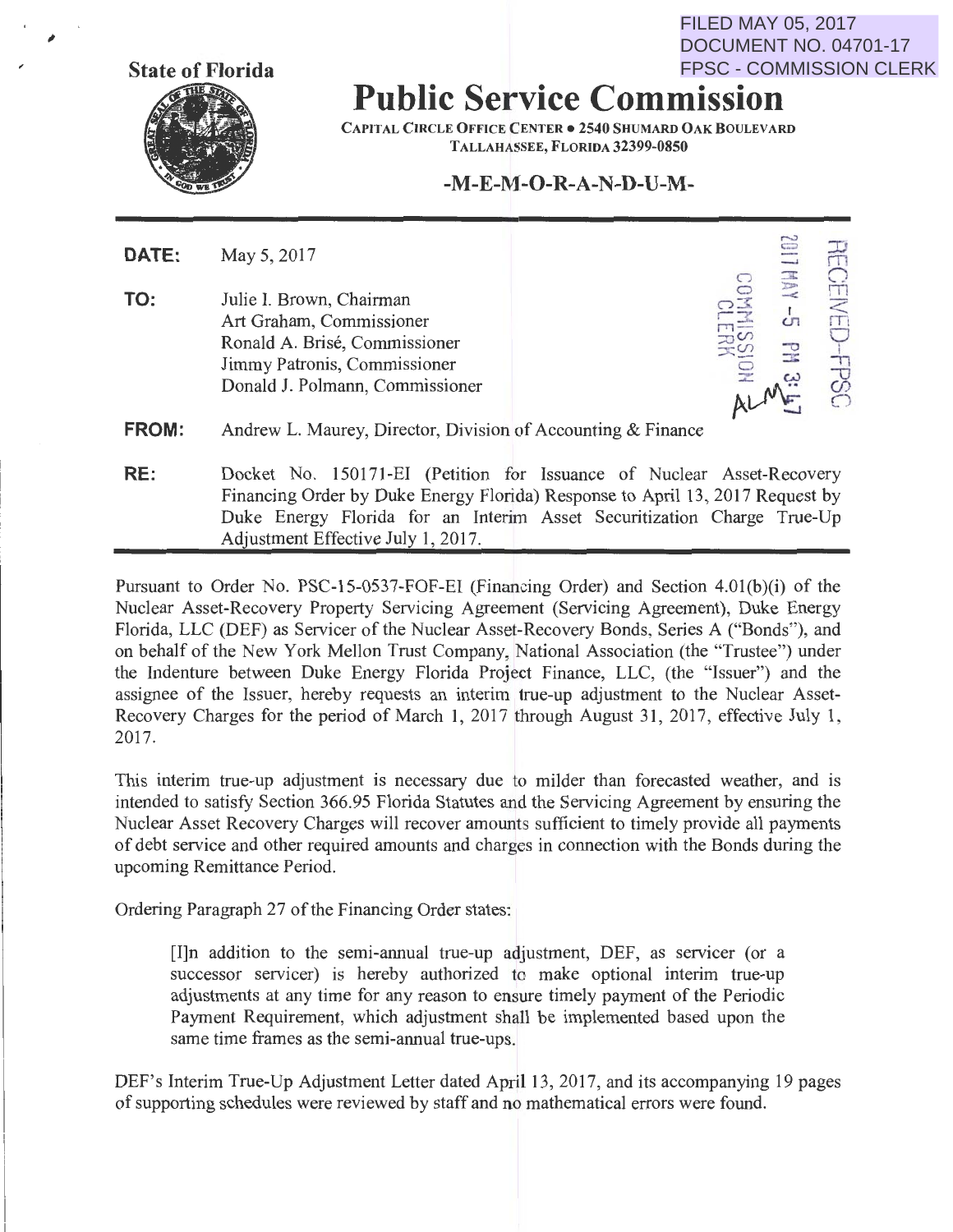Julie I. Brown, Chairman Page 2 of 3 May 5, 2017

Attached is DEF's Seventy-Eighth Revised Sheet No. 6.105 in legislative format. The Asset Securitization Charge for the residential class will increase from \$2.45 to \$3.59 per 1,000 kWh. For the residential customer using 1,000 kWh, the residential bill will increase from \$117.24 to \$118.41 (including gross receipts tax).

Per DEF's request in its Interim True-Up Adjustment Letter dated April 13, 2017, and in accordance with the Financing Order and Servicing Agreement, the proposed interim adjustment to the charges will be effective July 1, 2017.

ALM/crr

cc: Braulio Baez Keith Hetrick Mark Futrell Cheryl Bulecza-Banks Mark Cicchetti Carlotta Stauffer Mary Anne Helton J.R. Kelly, Office of Public Counsel Dianne M. Triplett, Duke Energy Florida